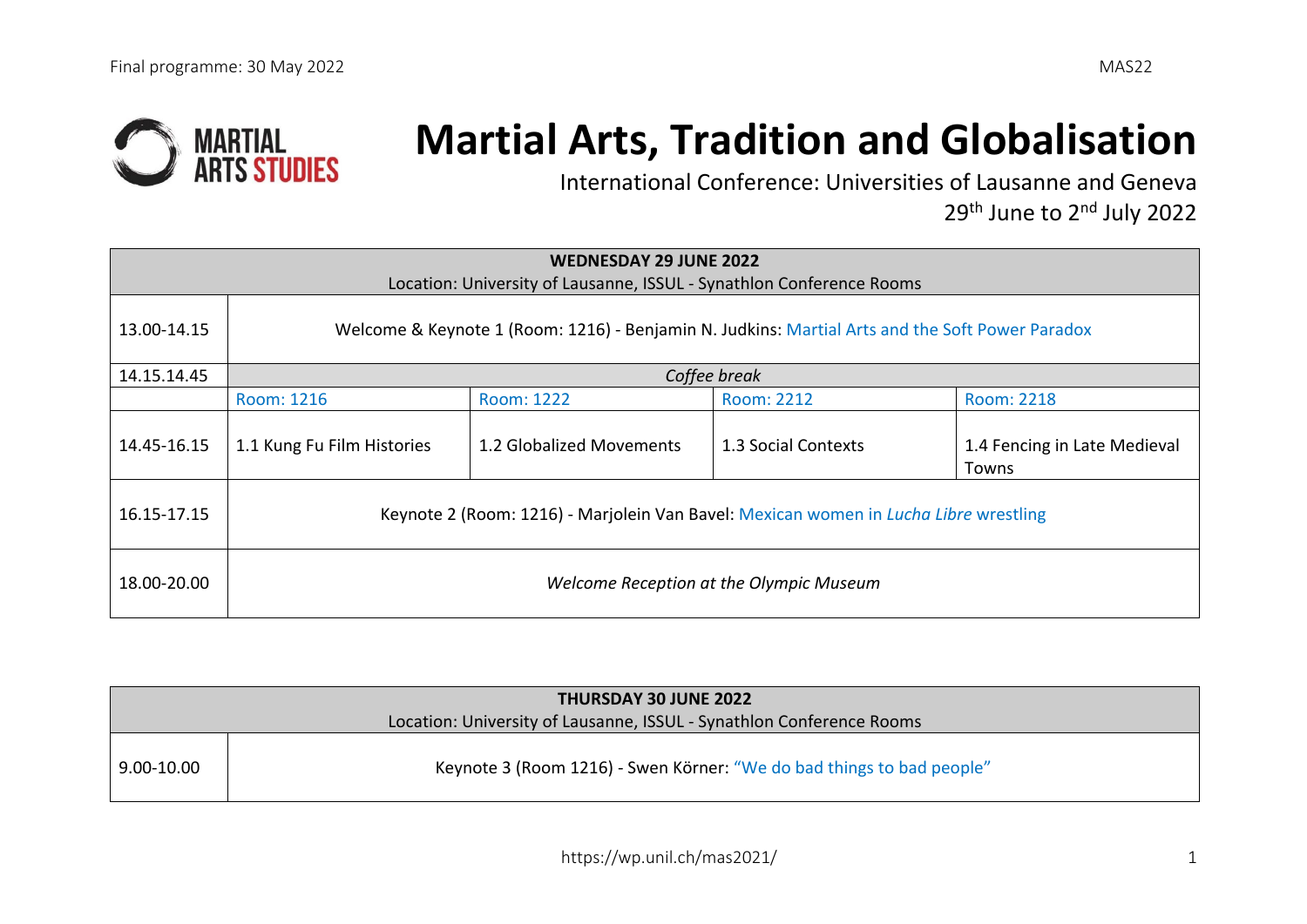| 10.00-10.30 | Coffee break                                                                                          |                                             |                                        |                                                   |  |
|-------------|-------------------------------------------------------------------------------------------------------|---------------------------------------------|----------------------------------------|---------------------------------------------------|--|
|             | Room: 1216                                                                                            | Room: 1222                                  | Room: 2212                             | <b>Room: 2218</b>                                 |  |
| 10.30-12.00 | 2.1 Martial Arts Pedagogies                                                                           | 2.2 Mobilizing Media Culture                | 2.3 Experiential Explorations          | 2.4 Marketing and Managing<br><b>Martial Arts</b> |  |
| 12.00-13.00 |                                                                                                       |                                             | Lunch at Unithèque                     |                                                   |  |
| 13.00-14.30 | 3.1 Movement Meanings                                                                                 | 3.2 Constructing a Chinese<br>Martial Art 1 | 3.3 Writing European Martial<br>Arts 1 | 3.4                                               |  |
| 14.30-16.00 | 4.1 Fighting Gender                                                                                   | 4.2 Constructing a Chinese<br>Martial Art 2 | 4.3 Writing European Martial<br>Arts 2 | 4.4                                               |  |
| 16.00.16.30 |                                                                                                       |                                             | Coffee break                           |                                                   |  |
| 16.30-17.30 | Keynote 4 (Room 1216) - Lauren Steimer: The Interdisciplinary Nexus of Martial Arts Studies Research  |                                             |                                        |                                                   |  |
| 18.00-19.30 | Martial arts demonstration and free sparring (optional) – Centre sportif universitaire, SOS 1, hall 3 |                                             |                                        |                                                   |  |

|                | <b>FRIDAY 1 JULY 2022</b><br>Location: University of Lausanne, ISSUL - Synathlon Conference Rooms |  |                             |                               |  |  |
|----------------|---------------------------------------------------------------------------------------------------|--|-----------------------------|-------------------------------|--|--|
|                | Room: 2218<br>Room: 1216<br>Room: 2212<br>Room: 1222                                              |  |                             |                               |  |  |
| $9.00 - 10.30$ | 5.1 Martial Arts 4 Social<br>5.2 Local Global Capoeira<br>Innovation                              |  | 5.3 Meanings and Receptions | 5.4 Origins and Transmissions |  |  |
| 10.30-11.00    | Coffee break                                                                                      |  |                             |                               |  |  |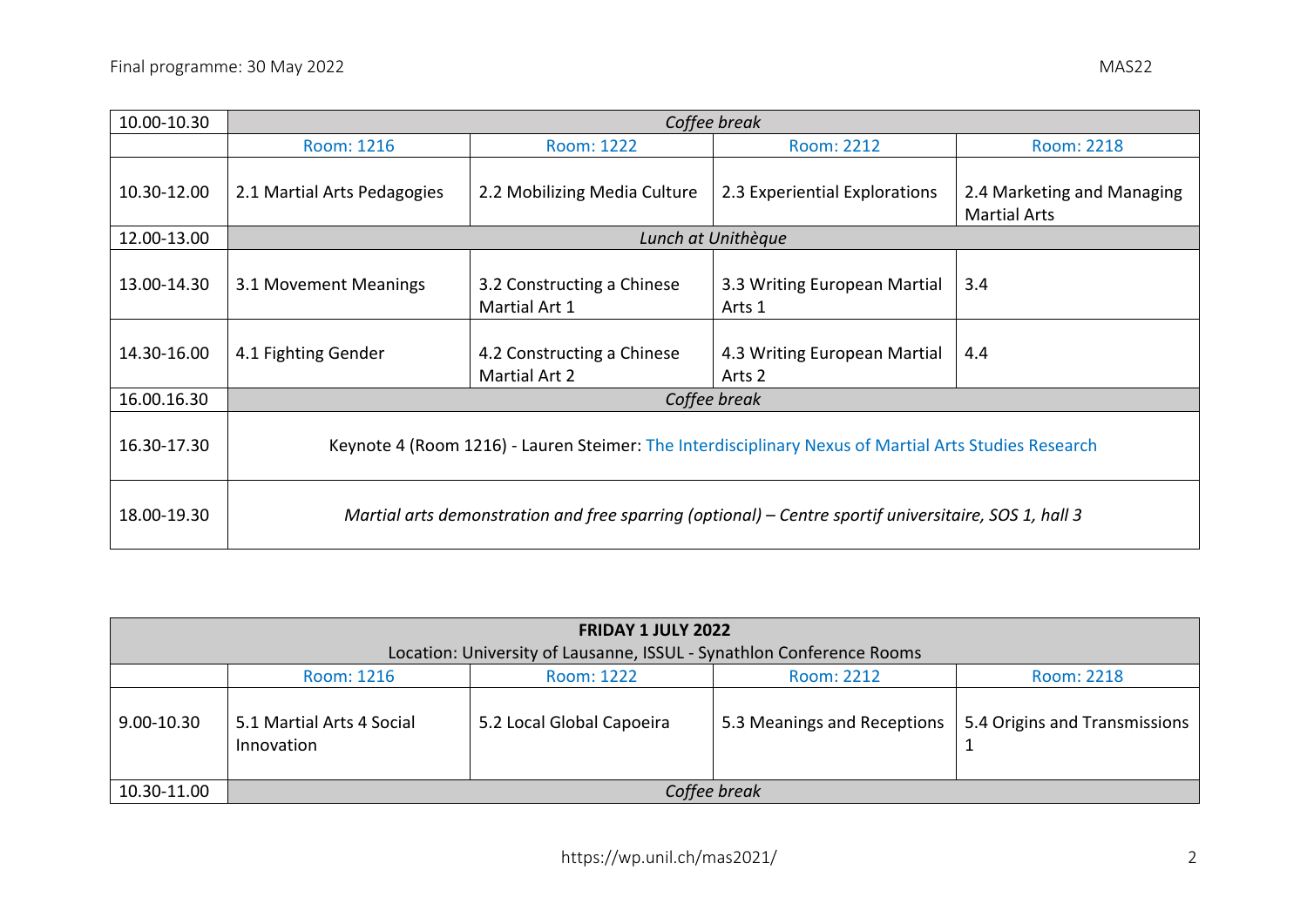12.30-13.30 *Lunch at Unithèque*

11.00-12.30  $\Big| 6.1$  Popular Receptions

| 6.2 Body Cultures | 6.3 Nationalising Martial Arts | 6.4 Origins and Transmissions |
|-------------------|--------------------------------|-------------------------------|
|                   | Lunch at Unithèque             |                               |
|                   |                                |                               |

| 13.30-14.15 | Collaborative discussion                                                        |
|-------------|---------------------------------------------------------------------------------|
| 14.30-16.00 | Conclusion & Keynote 5 (Room 1216): The primacy of "badassness" (M. S. Staller) |
| 19.00-23.00 | <b>Gala Dinner - Chalet Suisse</b>                                              |

|             | <b>SATURDAY 2 JULY 2022</b><br>Location: University of Geneva, Confucius Institute (Chambésy)                    |                      |                      |  |  |
|-------------|------------------------------------------------------------------------------------------------------------------|----------------------|----------------------|--|--|
|             | Room 1                                                                                                           | Room 2               | Room 3               |  |  |
| 10.00-11.00 | Roundtable 1<br>Tbc.                                                                                             | Roundtable 2<br>Tbc. | Roundtable 3<br>Tbc. |  |  |
| 11.00-12.00 | Keynote 6 - Paul Bowman: Individual Practice in a Global Frame: From Asiamania and Eurotaoism to Conspirituality |                      |                      |  |  |
| 12.00-15.00 | Martial arts demonstration and Closing ceremony                                                                  |                      |                      |  |  |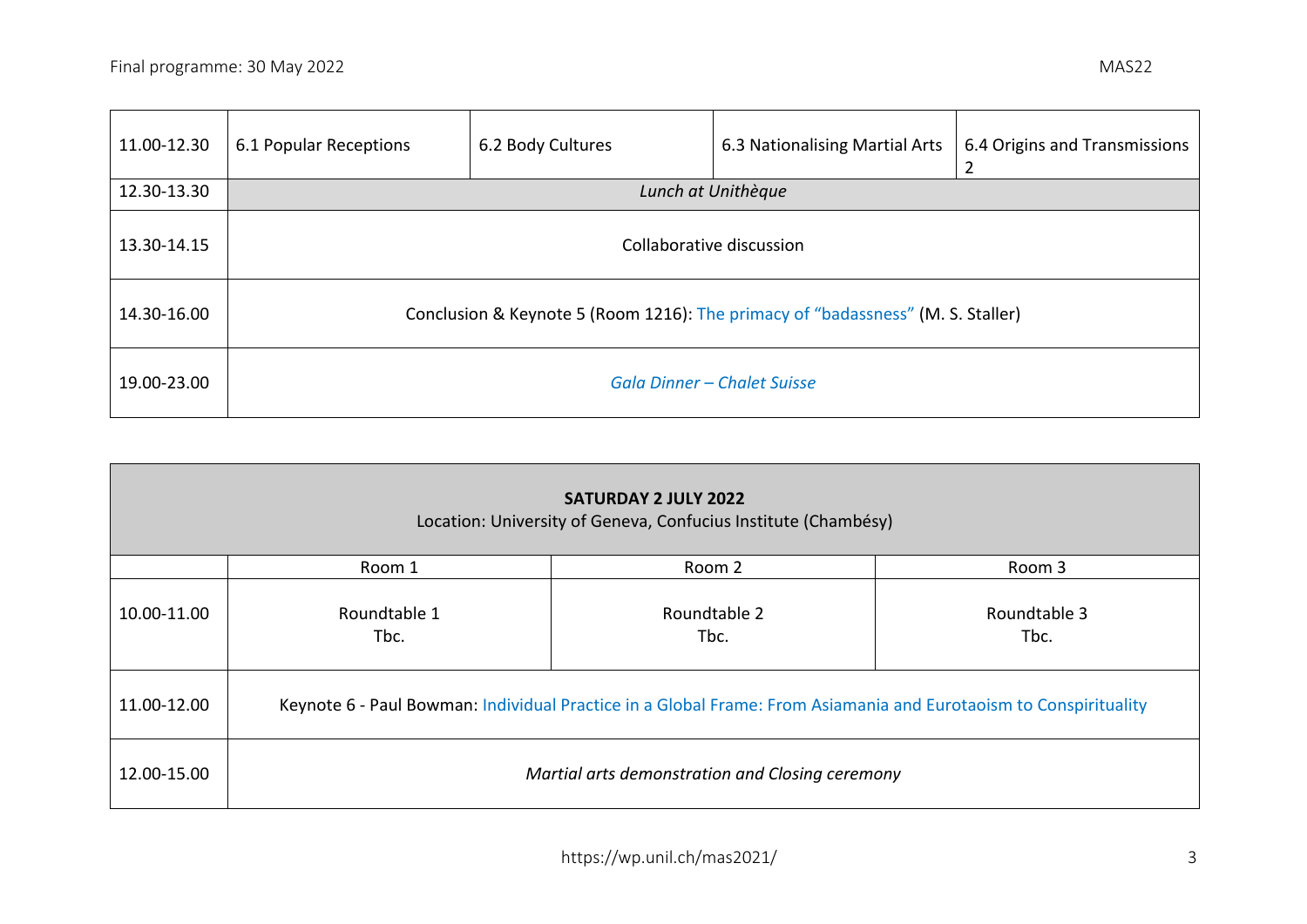## List of Keynote titles and speakers

- 1. **Benjamin N. Judkins** (*Cornell University*) Martial Arts and the Soft Power Paradox: States, Global Markets and Tradition
- 2. **Marjolein Van Bavel** (*University of Antwerp*) Mexican women in *Lucha Libre* wrestling: At the intersection of the transnational, the local, and the transgressional
- 3. **Sven Körner** (*German Sport University, Cologne*) "We do bad things to bad people" Krav Maga´s German career in the light of social systems theory
- 4. **Lauren Steimer** (*University of South Carolina*) The Interdisciplinary Nexus of Martial Arts Studies Research: Stunt Community Clusters and Martial Arts Knowledge
- 5. **Mario S. Staller** (*University of Applied Sciences for Police and Administration, North Rhine-Westphalia*) The primacy of "badassness": On the function of martial arts in police and military special forces
- 6. **Paul Bowman** (*Cardiff University*) Individual Practice in a Global Frame: From Asiamania and Eurotaoism to Conspirituality

## List of panels with speakers and titles

| Kung Fu Film Histories: Tradition, | Chan, Stephen   | Testing the limits of kungfu: a Tradition               |
|------------------------------------|-----------------|---------------------------------------------------------|
| Affect and the World in Hong Kong  |                 |                                                         |
| Cinema                             |                 |                                                         |
| Kung Fu Film Histories: Tradition, | Morris, Meaghan | Tradition and Anxiety in Hong Kong Martial Arts Cinema. |
| Affect and the World in Hong Kong  |                 |                                                         |
| Cinema                             |                 |                                                         |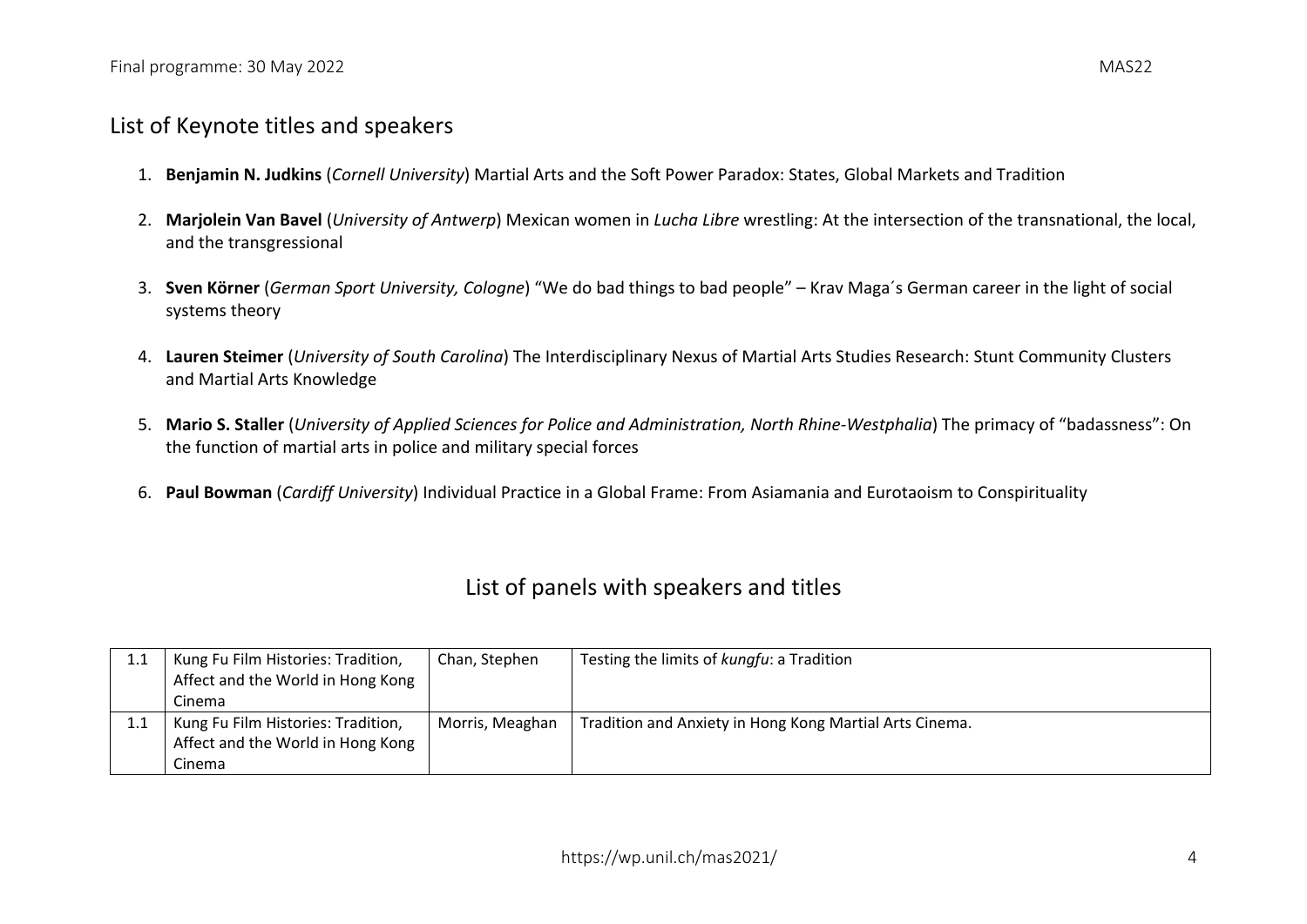| 1.1     | Kung Fu Film Histories: Tradition,    | White, Luke          | Reappraising the Kung Fu Comedy Film: From the Protestant Ethnic to Hysterical                                                                         |
|---------|---------------------------------------|----------------------|--------------------------------------------------------------------------------------------------------------------------------------------------------|
|         | Affect and the World in Hong Kong     |                      | Resistance                                                                                                                                             |
|         | Cinema<br><b>Globalized Movements</b> |                      |                                                                                                                                                        |
| 1.2     |                                       | Amos, Daniel         | Hong Kong Martial Artists, Globalization and Sociocultural Change, WWII to 2021                                                                        |
| 1.2     | <b>Globalized Movements</b>           | Wetzler, Sixt        | Oscillating between Orient and Occident                                                                                                                |
| 1.2     | <b>Globalized Movements</b>           | Zeng, Yang           | The revival process of Historical European martial arts (HEMA) and its influence on<br>Chinese Wushu                                                   |
| 1.3     | <b>Social Contexts</b>                | Burke, Brigid        | Effects of Social Contexts of Violence on Brazilian Jiu Jitsu Practice: A comparative<br>ethnographic study                                            |
| 1.3     | <b>Social Contexts</b>                | Jug, Steven G.       | From Russia With Leglocks: Reinventing Sambo's traditions for global audiences                                                                         |
| 1.3     | <b>Social Contexts</b>                | Rosianu, Kevin       | Exploring domination through resistance: migrant Mixed martial arts fighters in South<br>Africa                                                        |
| 1.4     | Fencing in late Medieval Towns        | Jaquet, Daniel       | The hidden bodily knowledge in the petition of Fencing Master Hans Tägenscher<br>(Solothurn, 1546).                                                    |
| 1.4     | Fencing in late Medieval Towns        | Pietersma,<br>Miente | The struggle for Fechtschulen, how regulations reveal cultural stigmas and organizational<br>challenges behind martial events (c. 1450-1550)           |
| 1.4     | Fencing in late Medieval Towns        | Talaga, Maciej       | Towards martial arts terminographical "surgery" on historical material? Corpus-based<br>linguistic research as a part of an embodied study of the past |
| 2.1     | <b>Martial Arts Pedagogies</b>        | Gräsbeck, Gunnar     | Nonlinear Pedagogy applied to Fencing through a Constraints-led approach                                                                               |
| $2.1\,$ | <b>Martial Arts Pedagogies</b>        | Jia, Yueyi           | Teaching Chinese martial arts to children. Analysing views and approaches of wushu<br>coaches in China and Europe                                      |
| 2.1     | <b>Martial Arts Pedagogies</b>        | Meyer, Martin        | Raising Superheroes and Superheroines: The Batman Effect in Martial Arts Physical<br>Education                                                         |
| 2.2     | <b>Mobilizing Media Culture</b>       | Gonzalez,<br>Eduardo | Return to Okinawa, Meet the Godhand, Enter the Soft Power of Muhammad Ali no<br>Kenpo. Geopolitics of Japanese Martial Arts in Netflix Anime           |
| 2.2     | <b>Mobilizing Media Culture</b>       | Lisney, Eleanor      | Representation of Disability in Wuxia films and dramas                                                                                                 |
| 2.2     | <b>Mobilizing Media Culture</b>       | Wong, Wayne          | Between Carnival and Censorship: Locating the Comedic Kung Fu Body in Chinese<br><b>Blockbusters</b>                                                   |
| 2.3     | <b>Experiential Explorations</b>      | Mroz, Daniel         | The practice of Zhōngguó Wǔshù中国武术                                                                                                                     |
| 2.3     | <b>Experiential Explorations</b>      | Katz, Peter          | Sparring the Ivory Tower: Empathy, Experiential Expertise, and Epistemology                                                                            |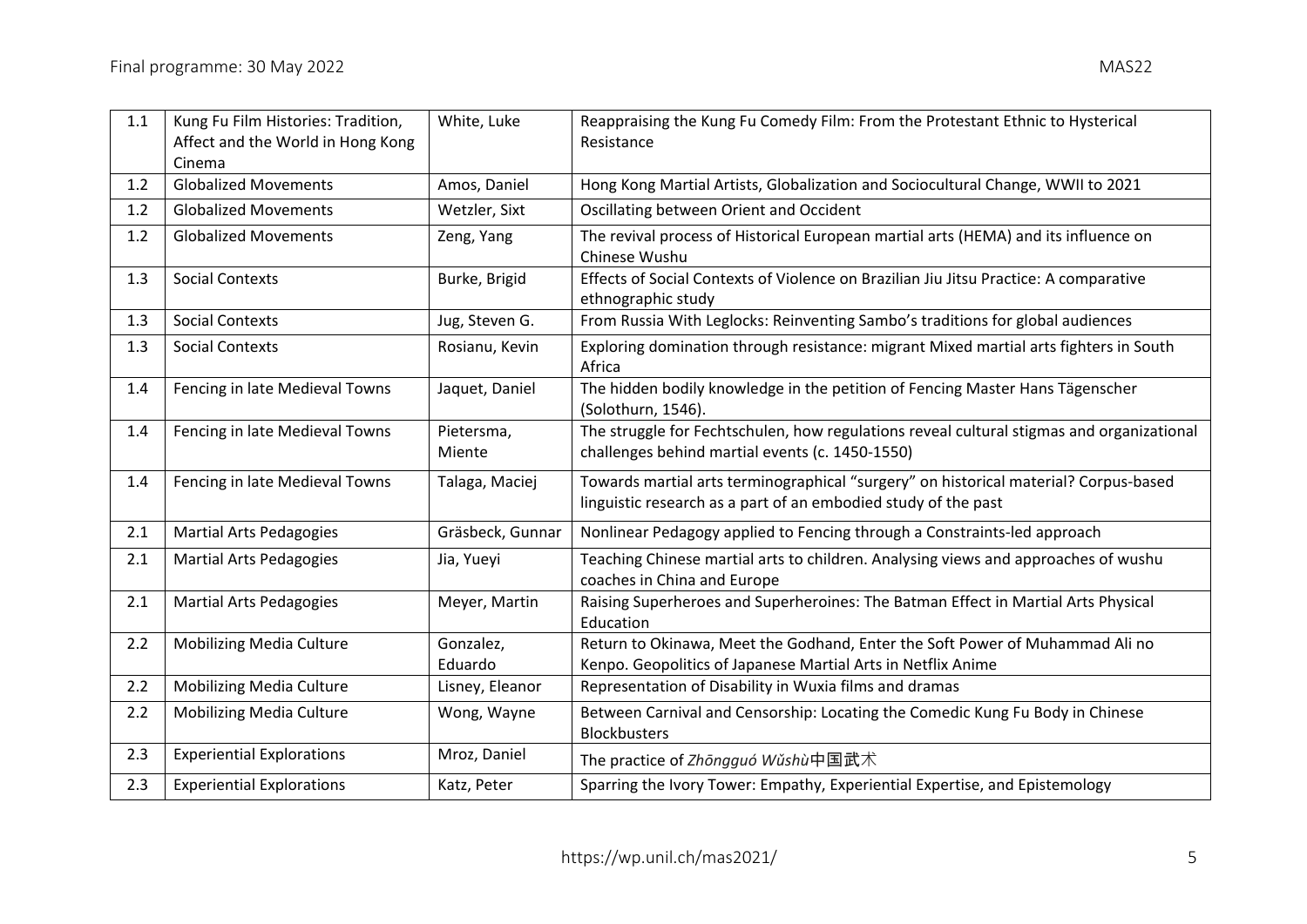| 2.3 | <b>Experiential Explorations</b>                           | MacMillan, Scott      | Martial Arts as a Transformative Experience                                                                                                               |
|-----|------------------------------------------------------------|-----------------------|-----------------------------------------------------------------------------------------------------------------------------------------------------------|
| 2.4 | Marketing and Managing Martial<br>Arts                     | Bickford, Sonja       | What's the Message? Communicating traditions - yet meeting the modern martial arts<br>consumers' demands                                                  |
| 2.4 | Marketing and Managing Martial<br>Arts                     | Cui-Laughton,<br>CiCi | Fifty Shades of Master-Disciple Relations: A CCO Study of Relation Management in a<br><b>Traditional Chinese Martial Arts Organization</b>                |
| 2.4 | Marketing and Managing Martial<br>Arts                     | Mathys,<br>Alexander  | The Chinese Sport Governance in the Diplomacy: the case of the martial arts' diffusion in<br>Cameroon.                                                    |
| 3.1 | <b>Movement Meanings</b>                                   | Channon, Alex         | Communicating consent in combat sports: A typological model                                                                                               |
| 3.1 | <b>Movement Meanings</b>                                   | Hou, Yumeng           | Augmenting knowledge exploration using agent-based models: A computational<br>experiment with the Hong Kong Martial Arts Living Archive                   |
| 3.1 | <b>Movement Meanings</b>                                   | Telles, Thabata       | CAPOEIRA AND BRAZILIAN JIU-JITSU: FACING HISTORY AND CULTURE THROUGH<br><b>MOVEMENT PRACTICES</b>                                                         |
| 3.2 | <b>Constructing a Chinese Martial Art</b><br>1             | Chen, Fei             | Safeguard and Innovate: The conflict between innovation and development in the reform<br>process of martial arts in China                                 |
| 3.2 | Constructing a Chinese Martial Art                         | Cuihan, Li            | Bravery and Cooperation: Martiality as Survival Skills in Zhuang Traditional Sports                                                                       |
| 3.2 | <b>Constructing a Chinese Martial Art</b><br>1             | Song, Bo              | The space of transmission in Chinese martial arts: How the Theory of Scenes could inform<br>the Intangible Cultural Heritage Protection program in China. |
| 3.3 | Writing European Martial Arts 1                            | Burkart, Eric         | Before Martial Arts and Beyond Definitions: How Scholasticism Transformed Fighting<br>Practices into an Epistemic System                                  |
| 3.3 | Writing European Martial Arts 1                            | Bernardazzi,<br>Laura | When Sword and Thought Meet: The Philosophy of the Medieval Combative Mindbody                                                                            |
| 4.1 | <b>Fighting Gender</b>                                     | Heidenmann,<br>Marthe | Challenging the tradition - of sport and gender stereotypes: Innovative concepts of<br>femininity in self-representations of female fighters on Instagram |
| 4.1 | <b>Fighting Gender</b>                                     | Robinson, Gina        | 'Quero ver a menina jogar' (I want to see the girl play) : Female bodies and gendered<br>performativity in capoeira                                       |
| 4.2 | <b>Constructing a Chinese Martial Art</b><br>$\mathcal{P}$ | Li, Xiongfeng         | Gymnastics or fighting skills? Wushu curriculum in Chinese college education                                                                              |
| 4.2 | <b>Constructing a Chinese Martial Art</b><br>2             | Porchet, Pierrick     | "Wushu" : an Olympic sport with Chinese characteristics.                                                                                                  |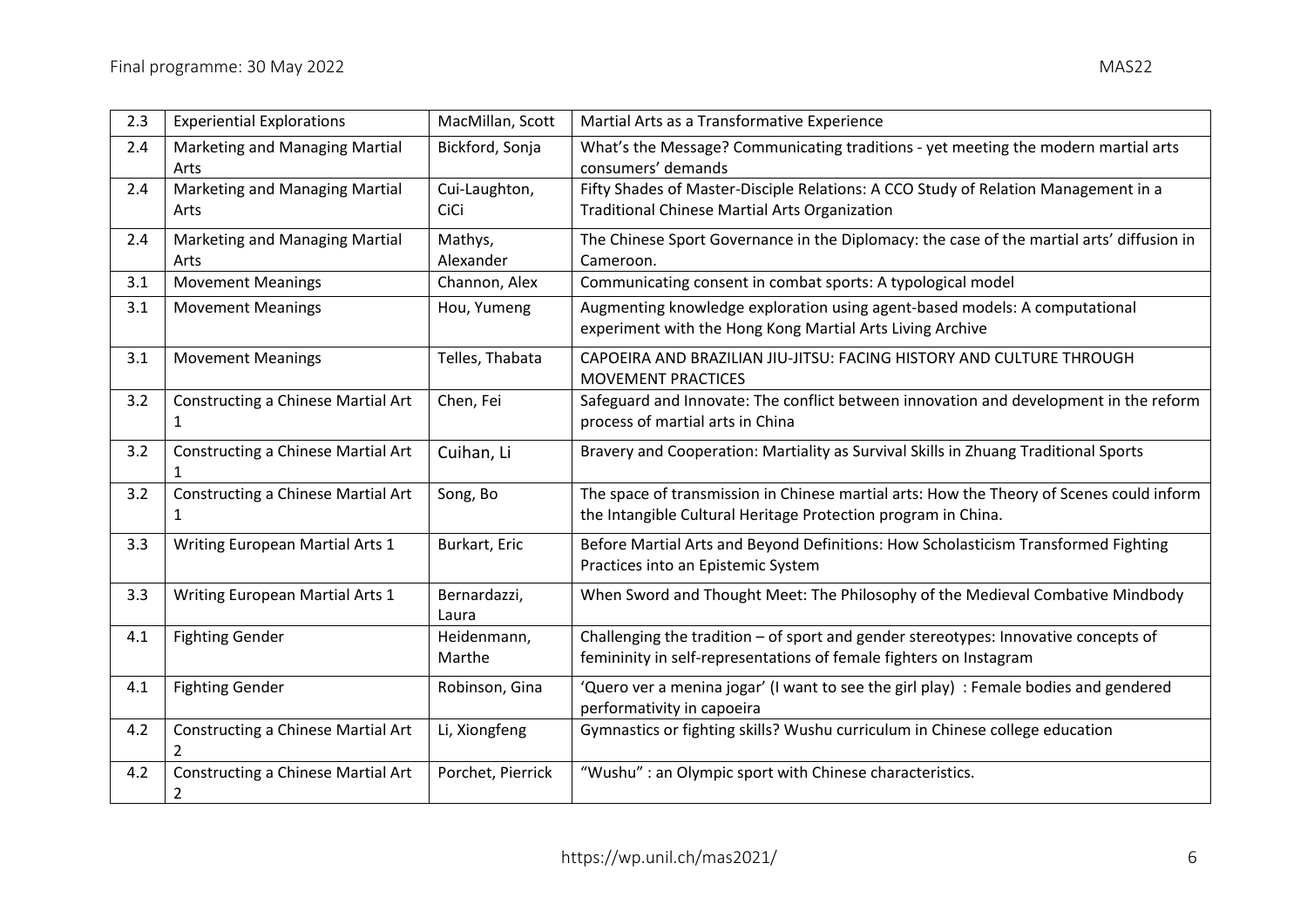| 4.2 | Constructing a Chinese Martial Art<br>2 | Han, Quingson                            | Kung Fu or Wushu: What's in a name?                                                                                                                          |
|-----|-----------------------------------------|------------------------------------------|--------------------------------------------------------------------------------------------------------------------------------------------------------------|
| 4.3 | <b>Writing European Martial Arts 2</b>  | Braun, David                             | Fencing in the Process of Institutionalization during the Early Modern Period: The<br>Relationship between the Fencer and his Guild in the 16th Century      |
| 4.3 | <b>Writing European Martial Arts 2</b>  | Somogyi, Aron                            | Applicability of European Fight Book Research Methodology in the Study and<br>Interpretation of Ming Period Chinese Fencing Treatises                        |
| 5.1 | <b>Martial Arts 4 Social Innovation</b> | Carlone, Teresa                          | "Muay Thai Young - a course and a strategy"                                                                                                                  |
| 5.1 | <b>Martial Arts 4 Social Innovation</b> | Lobo, André                              | Fight for Peace - The impact of martial arts programmes on girls and young women in a<br><b>Rio favela</b>                                                   |
| 5.1 | <b>Martial Arts 4 Social Innovation</b> | Vanderstukken,<br>Fran                   | Martial arts as a good place for working towards social change? Development of a<br>framework to categorize martial arts programmes in Flanders and Brussels |
| 5.2 | Local Global Capoeira                   | Griffith, Lauren                         | Capoeira as a Global Resistance Art                                                                                                                          |
| 5.2 | Local Global Capoeira                   | Contreras Islas,<br>David Sebastian      | Globalization, glocalization and legitimacy in Mexican capoeira                                                                                              |
| 5.3 | <b>Meanings and Connections</b>         | Hurley, Scott                            | From Morihei Ueshiba to George Leonard: Aikido, Athletics, and Self-Cultivation in the<br><b>Human Potential Movement</b>                                    |
| 5.3 | <b>Meanings and Connections</b>         | Grosjean, Mireille                       | Aikido and Esperanto: a widely unknown historical crosslink between two utopian<br>movements                                                                 |
| 5.3 | <b>Meanings and Connections</b>         | De Baets, Greet                          | Benchmarking aikido principles: today's meaning in the world                                                                                                 |
| 5.4 | Origins and Transmissions 1             | Abercrombie,<br>John                     | Chuancheng: Articulations of and Anxieties over Transmission in Wudangshan                                                                                   |
| 5.4 | Origins and Transmissions 1             | Lorge, Peter                             | The Origin of Internal Martial Arts in China                                                                                                                 |
| 6.1 | <b>Popular Receptions</b>               | Körner, Swen and<br><b>Mario Staller</b> | "No Groin. No Krav Maga." Krav Maga's reception in modern pop culture                                                                                        |
| 6.1 | <b>Popular Receptions</b>               | McQueen, Stevie                          | Empty Brain, Empty Fist': The Way of the Zombie                                                                                                              |
| 6.1 | <b>Popular Receptions</b>               | Makeef, Tao<br>Thykier                   | Victory or Valhalla: Combat Sports and the Reception of the Viking Age                                                                                       |
| 6.2 | <b>Body Cultures</b>                    | Ho, Ai-Cheng                             | Application of Taiji qaun in the performing aspect of body culture                                                                                           |
| 6.2 | <b>Body Cultures</b>                    | Minarik, Martin                          | On the Performativity of Norms, Values and Ideals in the Practice of Taekwondo in South                                                                      |

Korea.